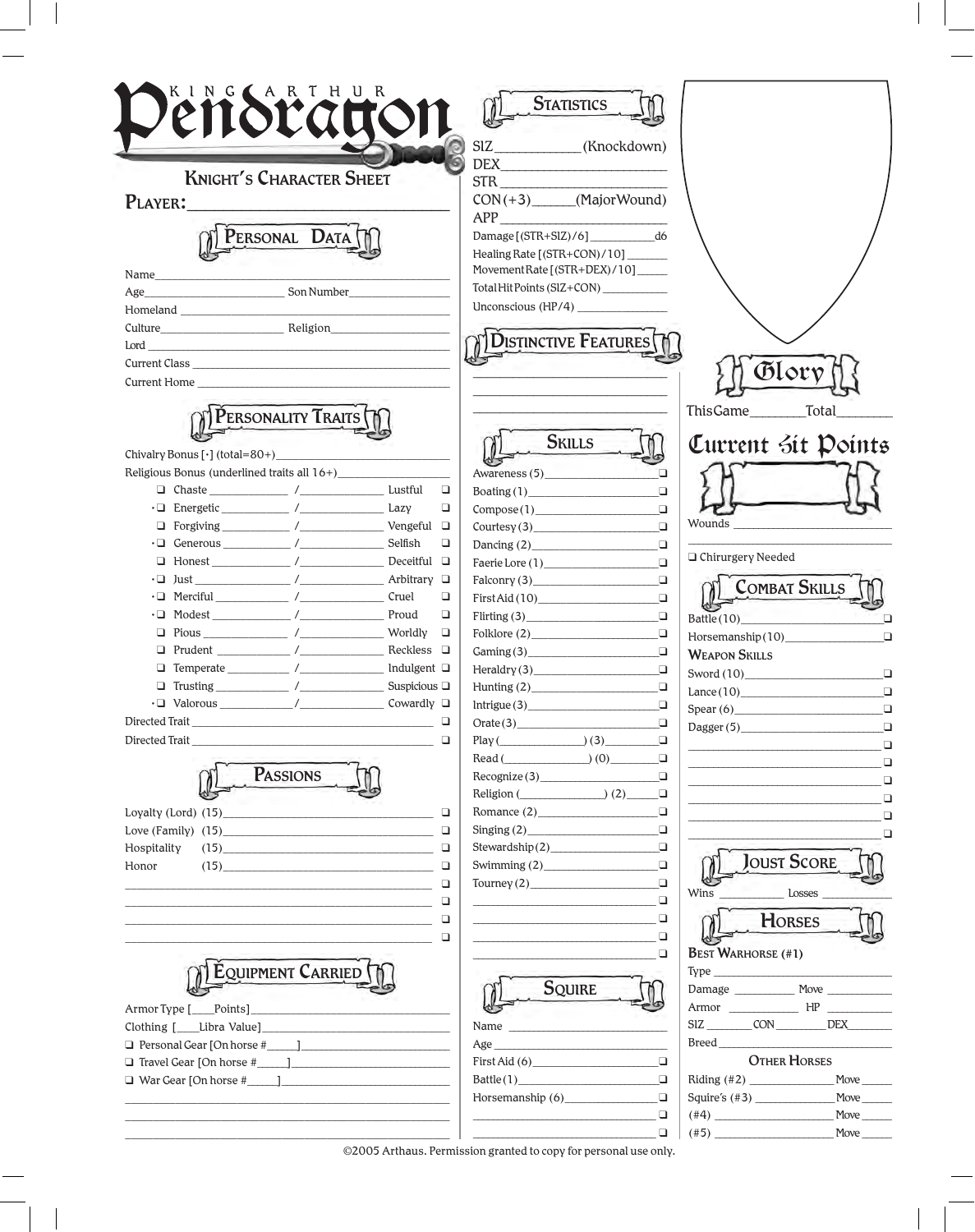| Important Event<br>Date<br>New<br>Total<br>Traits<br>Chivalry<br>Passions Passions<br>Total <u>and the second second second</u> second second second second second second second second second second second second second second second second second second second second second second second second second second sec<br>HOLDINGS<br>EQUIPMENT AT HOME<br>Denarii<br>Samily Sistory and Events<br>ARMY<br>Middle-Aged Knights<br>Total Family Knights ________________ | <b>ANNUAL GLORY REWARDS</b> | Character Sistory |  | Glory |  |
|----------------------------------------------------------------------------------------------------------------------------------------------------------------------------------------------------------------------------------------------------------------------------------------------------------------------------------------------------------------------------------------------------------------------------------------------------------------------------|-----------------------------|-------------------|--|-------|--|
|                                                                                                                                                                                                                                                                                                                                                                                                                                                                            |                             |                   |  |       |  |
|                                                                                                                                                                                                                                                                                                                                                                                                                                                                            |                             |                   |  |       |  |
|                                                                                                                                                                                                                                                                                                                                                                                                                                                                            |                             |                   |  |       |  |
|                                                                                                                                                                                                                                                                                                                                                                                                                                                                            |                             |                   |  |       |  |
|                                                                                                                                                                                                                                                                                                                                                                                                                                                                            |                             |                   |  |       |  |
| Year Born_______Knighted________Squired_______Member of the Round Table_______<br>Ennobled Landed Wed Died                                                                                                                                                                                                                                                                                                                                                                 |                             |                   |  |       |  |
|                                                                                                                                                                                                                                                                                                                                                                                                                                                                            |                             |                   |  |       |  |
|                                                                                                                                                                                                                                                                                                                                                                                                                                                                            |                             |                   |  |       |  |
|                                                                                                                                                                                                                                                                                                                                                                                                                                                                            |                             |                   |  |       |  |
|                                                                                                                                                                                                                                                                                                                                                                                                                                                                            |                             |                   |  |       |  |
|                                                                                                                                                                                                                                                                                                                                                                                                                                                                            |                             |                   |  |       |  |
|                                                                                                                                                                                                                                                                                                                                                                                                                                                                            |                             |                   |  |       |  |
|                                                                                                                                                                                                                                                                                                                                                                                                                                                                            |                             |                   |  |       |  |
|                                                                                                                                                                                                                                                                                                                                                                                                                                                                            |                             |                   |  |       |  |
|                                                                                                                                                                                                                                                                                                                                                                                                                                                                            |                             |                   |  |       |  |
|                                                                                                                                                                                                                                                                                                                                                                                                                                                                            |                             |                   |  |       |  |
|                                                                                                                                                                                                                                                                                                                                                                                                                                                                            |                             |                   |  |       |  |
|                                                                                                                                                                                                                                                                                                                                                                                                                                                                            |                             |                   |  |       |  |
|                                                                                                                                                                                                                                                                                                                                                                                                                                                                            |                             |                   |  |       |  |
|                                                                                                                                                                                                                                                                                                                                                                                                                                                                            |                             |                   |  |       |  |
|                                                                                                                                                                                                                                                                                                                                                                                                                                                                            |                             |                   |  |       |  |
|                                                                                                                                                                                                                                                                                                                                                                                                                                                                            |                             |                   |  |       |  |
|                                                                                                                                                                                                                                                                                                                                                                                                                                                                            |                             |                   |  |       |  |
|                                                                                                                                                                                                                                                                                                                                                                                                                                                                            |                             |                   |  |       |  |
|                                                                                                                                                                                                                                                                                                                                                                                                                                                                            |                             |                   |  |       |  |
|                                                                                                                                                                                                                                                                                                                                                                                                                                                                            |                             |                   |  |       |  |
|                                                                                                                                                                                                                                                                                                                                                                                                                                                                            |                             |                   |  |       |  |
|                                                                                                                                                                                                                                                                                                                                                                                                                                                                            | Libra                       |                   |  |       |  |
|                                                                                                                                                                                                                                                                                                                                                                                                                                                                            |                             |                   |  |       |  |
|                                                                                                                                                                                                                                                                                                                                                                                                                                                                            |                             |                   |  |       |  |
|                                                                                                                                                                                                                                                                                                                                                                                                                                                                            |                             |                   |  |       |  |
|                                                                                                                                                                                                                                                                                                                                                                                                                                                                            |                             |                   |  |       |  |
|                                                                                                                                                                                                                                                                                                                                                                                                                                                                            |                             |                   |  |       |  |
|                                                                                                                                                                                                                                                                                                                                                                                                                                                                            |                             |                   |  |       |  |
|                                                                                                                                                                                                                                                                                                                                                                                                                                                                            |                             |                   |  |       |  |
|                                                                                                                                                                                                                                                                                                                                                                                                                                                                            |                             |                   |  |       |  |
|                                                                                                                                                                                                                                                                                                                                                                                                                                                                            |                             |                   |  |       |  |
|                                                                                                                                                                                                                                                                                                                                                                                                                                                                            |                             |                   |  |       |  |
|                                                                                                                                                                                                                                                                                                                                                                                                                                                                            |                             |                   |  |       |  |
|                                                                                                                                                                                                                                                                                                                                                                                                                                                                            |                             |                   |  |       |  |
|                                                                                                                                                                                                                                                                                                                                                                                                                                                                            |                             |                   |  |       |  |
|                                                                                                                                                                                                                                                                                                                                                                                                                                                                            |                             |                   |  |       |  |
|                                                                                                                                                                                                                                                                                                                                                                                                                                                                            |                             |                   |  |       |  |
|                                                                                                                                                                                                                                                                                                                                                                                                                                                                            |                             |                   |  |       |  |
|                                                                                                                                                                                                                                                                                                                                                                                                                                                                            |                             |                   |  |       |  |
|                                                                                                                                                                                                                                                                                                                                                                                                                                                                            |                             |                   |  |       |  |
|                                                                                                                                                                                                                                                                                                                                                                                                                                                                            | Other Lineage Men           |                   |  |       |  |
|                                                                                                                                                                                                                                                                                                                                                                                                                                                                            |                             |                   |  |       |  |

©2005 Arthaus. Permission granted to copy for personal use only.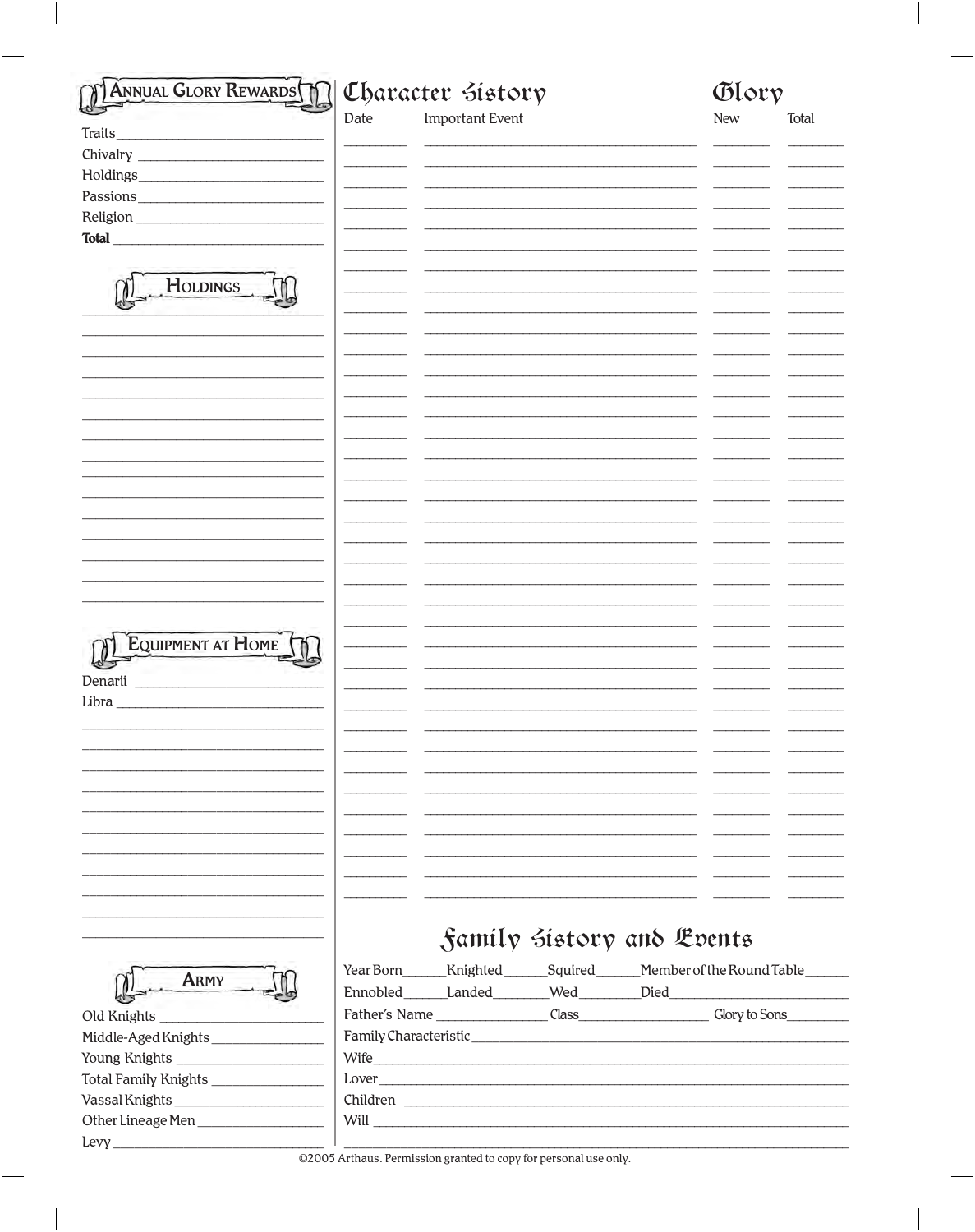| KING AARTHUR<br><b>TYTT</b>                                                                                                                                                                                                                                                                                                                                                                                                        | <b>STATISTICS</b>                                                                                                         |
|------------------------------------------------------------------------------------------------------------------------------------------------------------------------------------------------------------------------------------------------------------------------------------------------------------------------------------------------------------------------------------------------------------------------------------|---------------------------------------------------------------------------------------------------------------------------|
|                                                                                                                                                                                                                                                                                                                                                                                                                                    | SIZ____________(Knockdown)<br>DEX                                                                                         |
| <b>WOMAN'S CHARACTER SHEET</b>                                                                                                                                                                                                                                                                                                                                                                                                     | STR                                                                                                                       |
| PLAYER:                                                                                                                                                                                                                                                                                                                                                                                                                            | CON (+3)______(Major Wound)                                                                                               |
| the control of the control of the control of the control of the control of the control of the control of the control of the control of the control of the control of the control of the control of the control of the control                                                                                                                                                                                                      | APP                                                                                                                       |
| PERSONAL DATA                                                                                                                                                                                                                                                                                                                                                                                                                      | Damage [(STR+SlZ)/6] ____________ d6                                                                                      |
|                                                                                                                                                                                                                                                                                                                                                                                                                                    | Healing Rate [(STR+CON)/10]                                                                                               |
| Name                                                                                                                                                                                                                                                                                                                                                                                                                               | MovementRate[(STR+DEX)/10]_____                                                                                           |
|                                                                                                                                                                                                                                                                                                                                                                                                                                    | Total Hit Points (SIZ+CON) ___________                                                                                    |
|                                                                                                                                                                                                                                                                                                                                                                                                                                    | Unconscious (HP/4)                                                                                                        |
|                                                                                                                                                                                                                                                                                                                                                                                                                                    |                                                                                                                           |
|                                                                                                                                                                                                                                                                                                                                                                                                                                    | <b>DISTINCTIVE FEATURES</b>                                                                                               |
| Current Class                                                                                                                                                                                                                                                                                                                                                                                                                      | Glory                                                                                                                     |
| <b>Current Home Example 2018</b>                                                                                                                                                                                                                                                                                                                                                                                                   |                                                                                                                           |
|                                                                                                                                                                                                                                                                                                                                                                                                                                    | ThisGame Total                                                                                                            |
|                                                                                                                                                                                                                                                                                                                                                                                                                                    |                                                                                                                           |
| PERSONALITY TRAITS                                                                                                                                                                                                                                                                                                                                                                                                                 | Current Sit Points                                                                                                        |
|                                                                                                                                                                                                                                                                                                                                                                                                                                    | <b>SKILLS</b>                                                                                                             |
|                                                                                                                                                                                                                                                                                                                                                                                                                                    |                                                                                                                           |
|                                                                                                                                                                                                                                                                                                                                                                                                                                    | Awareness (2)<br>$\Box$<br>$\Box$                                                                                         |
|                                                                                                                                                                                                                                                                                                                                                                                                                                    | $\Box$<br>Chirurgery (10)<br>Wounds<br>$\Box$<br>$\Box$                                                                   |
|                                                                                                                                                                                                                                                                                                                                                                                                                                    | Compose(1)<br>$\Box$                                                                                                      |
| Selfish<br>Q.                                                                                                                                                                                                                                                                                                                                                                                                                      | □ Chirurgery Needed<br>$\Box$<br>$\Box$                                                                                   |
| Deceitful $\Box$                                                                                                                                                                                                                                                                                                                                                                                                                   | Dancing(2)                                                                                                                |
| $\frac{1}{1}$<br>Arbitrary $\Box$<br>Q.                                                                                                                                                                                                                                                                                                                                                                                            | $\Box$<br><b>COMBAT SKILLS</b><br>$\Box$                                                                                  |
| Cruel<br>□                                                                                                                                                                                                                                                                                                                                                                                                                         | Falconry $(2)$                                                                                                            |
|                                                                                                                                                                                                                                                                                                                                                                                                                                    | □<br>Fashion $(2)$<br>$\Box$<br>Battle (1)                                                                                |
| Proud                                                                                                                                                                                                                                                                                                                                                                                                                              | $\Box$<br>First Aid (10)<br>$\Box$<br>Horsemanship (3)                                                                    |
| Pious $\frac{1}{\sqrt{1-\frac{1}{\sqrt{1-\frac{1}{\sqrt{1-\frac{1}{\sqrt{1-\frac{1}{\sqrt{1-\frac{1}{\sqrt{1-\frac{1}{\sqrt{1-\frac{1}{\sqrt{1-\frac{1}{\sqrt{1-\frac{1}{\sqrt{1-\frac{1}{\sqrt{1-\frac{1}{\sqrt{1-\frac{1}{\sqrt{1-\frac{1}{\sqrt{1-\frac{1}{\sqrt{1-\frac{1}{\sqrt{1-\frac{1}{\sqrt{1-\frac{1}{\sqrt{1-\frac{1}{\sqrt{1-\frac{1}{\sqrt{1-\frac{1}{\sqrt{1-\frac{1}{\sqrt{1-\frac{1}{\sqrt{1-\frac{1}{\sqrt$<br>❏ | $\Box$<br>$P1$ in $(5)$<br>$\Box$<br><b>WEAPON SKILLS</b>                                                                 |
| $\cdot \Box$                                                                                                                                                                                                                                                                                                                                                                                                                       | Folklore(2)<br>$\Box$                                                                                                     |
|                                                                                                                                                                                                                                                                                                                                                                                                                                    | $\Box$                                                                                                                    |
|                                                                                                                                                                                                                                                                                                                                                                                                                                    | $\text{Heraldry (1)}$<br>$\Box$                                                                                           |
|                                                                                                                                                                                                                                                                                                                                                                                                                                    | $\Box$<br>$\text{Industry (5)}$                                                                                           |
| Directed Trait_                                                                                                                                                                                                                                                                                                                                                                                                                    | Intrique(2)<br>$\Box$                                                                                                     |
| Directed Trait                                                                                                                                                                                                                                                                                                                                                                                                                     | $\Box$                                                                                                                    |
|                                                                                                                                                                                                                                                                                                                                                                                                                                    | $Play(\_)(3)$<br>$\Box$                                                                                                   |
| PASSIONS                                                                                                                                                                                                                                                                                                                                                                                                                           | $Read(\_)(1)$<br>$\Box$<br>the control of the control of the control of the control of the control of                     |
|                                                                                                                                                                                                                                                                                                                                                                                                                                    | Recognize (2)<br>$\Box$                                                                                                   |
| Loyalty $(Lord)$ $(15)$                                                                                                                                                                                                                                                                                                                                                                                                            | $Religion(\_) (2)$<br>σ<br>□<br>$\Box$                                                                                    |
| Love (Family) $(15)$                                                                                                                                                                                                                                                                                                                                                                                                               | Romance(2)<br>WOMEN'S GIFT<br>$\Box$<br>Singing (3)                                                                       |
| Hospitality<br>(15)                                                                                                                                                                                                                                                                                                                                                                                                                | $\Box$                                                                                                                    |
| Honor<br>(15)                                                                                                                                                                                                                                                                                                                                                                                                                      | Stewardship $(5)$                                                                                                         |
|                                                                                                                                                                                                                                                                                                                                                                                                                                    | $\Box$<br>$\Box$<br>$\Box$<br>$T_{\text{ourney}}(1)$                                                                      |
|                                                                                                                                                                                                                                                                                                                                                                                                                                    | <b>HORSES</b><br>$\Box$<br>$\Box$                                                                                         |
|                                                                                                                                                                                                                                                                                                                                                                                                                                    | $\Box$<br>the control of the control of the control of the control of<br><b>BEST HORSE (#1)</b><br>$\Box$                 |
|                                                                                                                                                                                                                                                                                                                                                                                                                                    | $\Box$<br>$\Box$                                                                                                          |
| <b>EQUIPMENT CARRIED</b>                                                                                                                                                                                                                                                                                                                                                                                                           | Damage ________________ Move ______________                                                                               |
|                                                                                                                                                                                                                                                                                                                                                                                                                                    | <b>SERVANT</b>                                                                                                            |
|                                                                                                                                                                                                                                                                                                                                                                                                                                    |                                                                                                                           |
|                                                                                                                                                                                                                                                                                                                                                                                                                                    |                                                                                                                           |
|                                                                                                                                                                                                                                                                                                                                                                                                                                    | Name<br>OTHER HORSES                                                                                                      |
|                                                                                                                                                                                                                                                                                                                                                                                                                                    | Age<br>$\Box$                                                                                                             |
|                                                                                                                                                                                                                                                                                                                                                                                                                                    | $\Box$                                                                                                                    |
|                                                                                                                                                                                                                                                                                                                                                                                                                                    | the contract of the contract of the contract of the contract of the contract of the contract of the contract of<br>$\Box$ |
|                                                                                                                                                                                                                                                                                                                                                                                                                                    |                                                                                                                           |

©2005 Arthaus. Permission granted to copy for personal use only.